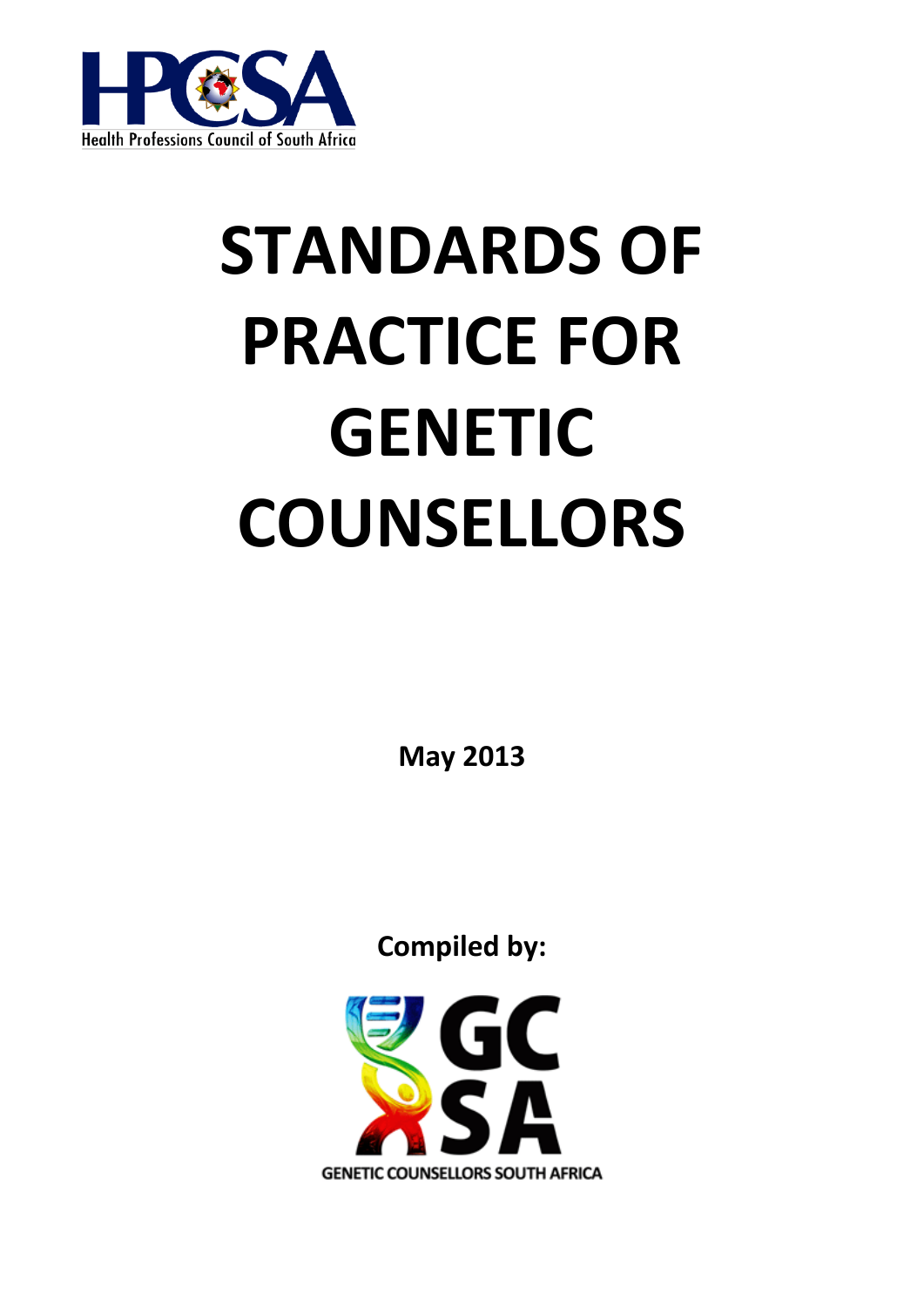# **CONTENTS**

| Applications from South African Genetic Counsellors to the UK or Australia 8 |
|------------------------------------------------------------------------------|
|                                                                              |
|                                                                              |
|                                                                              |
|                                                                              |
|                                                                              |
|                                                                              |
|                                                                              |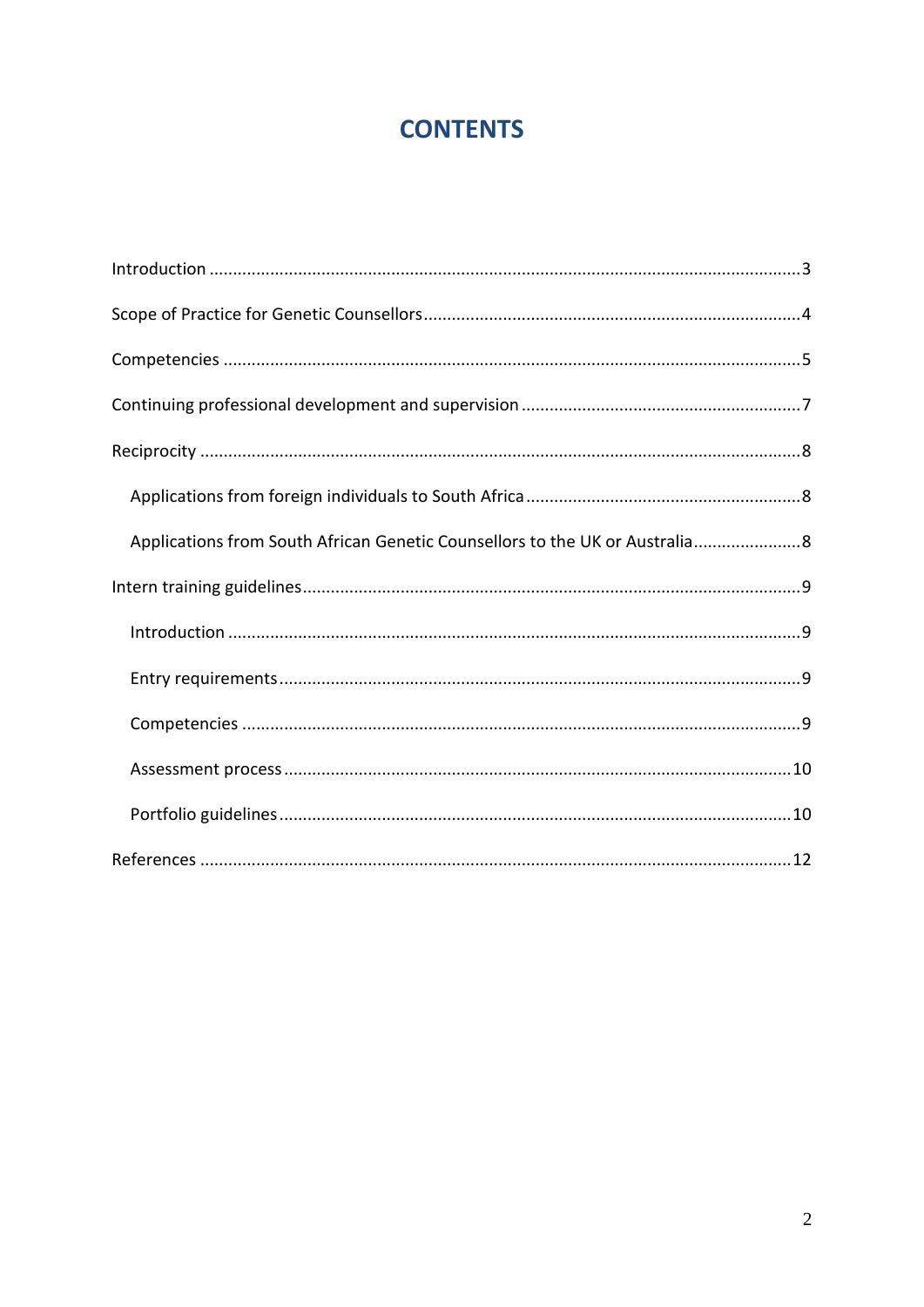## **INTRODUCTION**

<span id="page-2-0"></span>Qualified Genetic Counsellors have a MSc (Med) degree in Genetic Counselling and complete 2 years of internship and are registered with the Health Professions Council of South Africa (HPCSA) as independent practitioners. This is a requirement for practice. Genetic Counsellors fall into the category "Medical Scientists" under the Medical and Dental Board. The scope of the profession was defined in 2009 (Regulations defining the scope of the profession of medical science (R. 579) Government Gazette No. 32244, 22 May 2009) and this definition outlines the acts pertaining to medical scientists, which "shall be performed as an auxiliary and supporting service to medicine". These include:

*"the development, evaluation and practice of scientific procedures, involving humans, which will lead to or impact on the treatment, diagnosis and counselling of humans (in the case of genetic counsellors) and, where appropriate, interpretation, quality management, patient genetic counselling and consultation with other registered and appropriately qualified health practitioners"*

This scope of practice is not intended to be considered inclusive of all practices or exclusive of practices that might achieve the same results. It is subject to the regulations of the local, state and national government of the country. Genetic counselling is a dynamic profession; therefore this statement will be reviewed periodically and revised as necessary, by the Genetic Counsellors-South Africa organisation, to maintain consistency with current practice.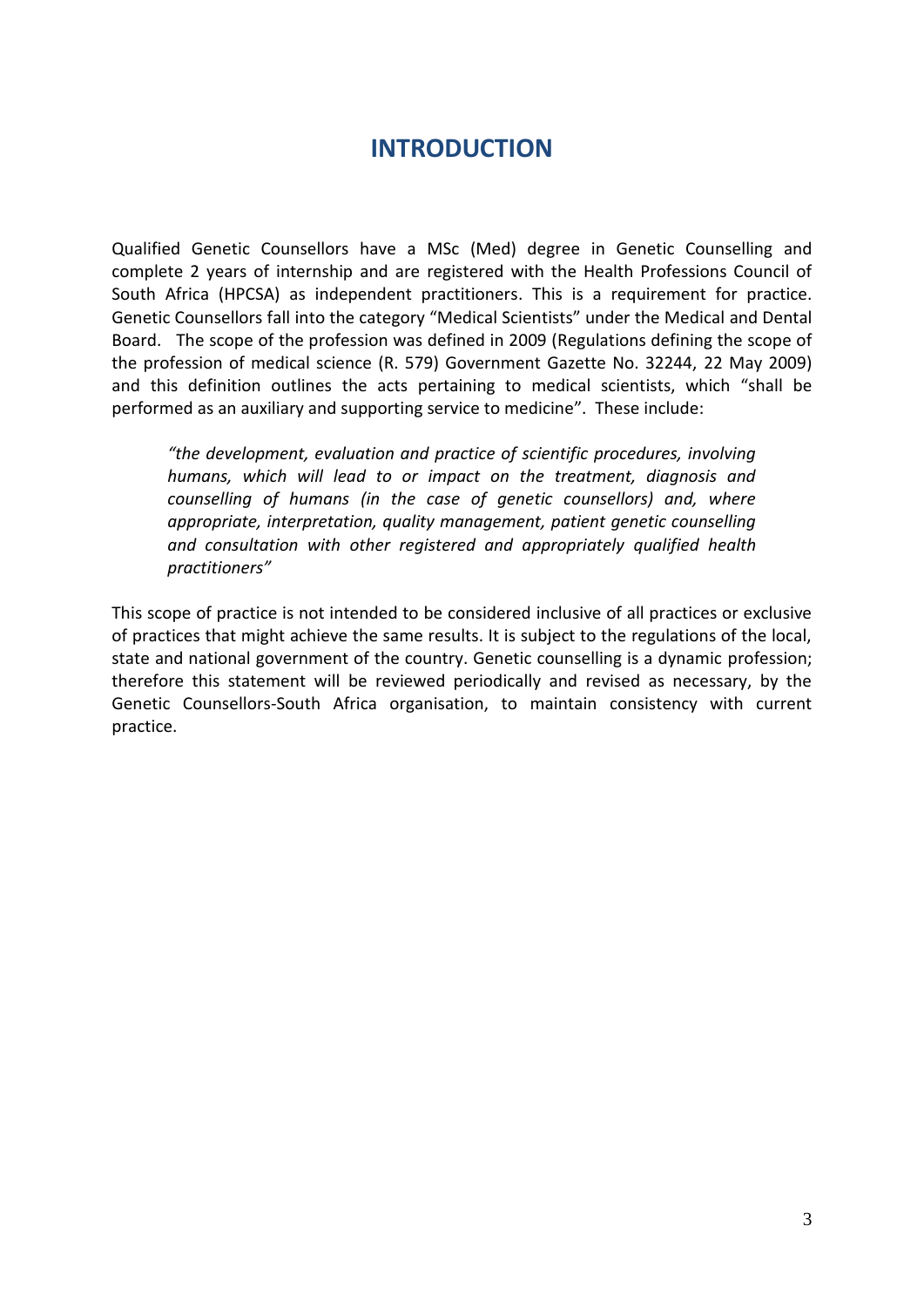## <span id="page-3-0"></span>**SCOPE OF PRACTICE FOR GENETIC COUNSELLORS**

Genetic counsellors are health professionals, with specialized education, training and experience in medical genetics and counselling, who help people understand and adapt to the implications of the genetic contributions to disease (NSGC, 2006).

Genetic counsellors practice client-centered and non-directive counselling based on the belief that individuals have a right to: be informed of their genetic risks and reproductive options; access to psychosocial support during counselling sessions and the decision-making process; help with coping with the implications of their choices. They provide genetic counselling in accordance with their professional ethics and values, in various health settings.

Genetic counsellors work as independent professional practitioners with a unique knowledge base and set of skills and are not supervised in their practice, but work in consultation with a medical practitioner. As with all medical scientists, genetic counsellors perform an auxiliary and supporting service to medicine (Government Notice No. R.579, 22 May 2009) and do not diagnose nor treat patients for a medical condition. Genetic counsellors are part of the multidisciplinary health care team and work with medical practitioners and other health care professionals to provide the best care for patients and their families.

The scope of practice of genetic counsellors therefore includes:

- 1. Providing genetic counselling to anyone who is concerned about or referred as a result of the presence of a genetic disorder/s in him or herself or in the family
- 2. Collecting and interpreting comprehensive patient information, including medical, genetic and psychosocial family histories
- 3. Making appropriate and accurate genetic risk assessments, offering options for dealing with these risks and referrals to other agencies, as appropriate
- 4. Educating regarding the medical, genetic and scientific aspects of the condition/s and the associated risks
- 5. Using therapeutic short term counselling and communication skills to address the psychosocial needs of patients and their families and to assist them in making the best possible adjustment to the disorder
- 6. Requesting appropriate genetic tests, as indicated, in association/consultation with a medical practitioner
- 7. Liaising, in the form of consultations, discussions, written reports and referrals, with other healthcare professionals to provide optimum services
- 8. Planning, organizing and delivering professional and public education in genetic healthcare
- 9. Serving as a genetic health care resource for professionals and the general public
- 10. Participating in research in the field of genetic counselling, where possible

(Adapted from the Genetic Counsellors in the UK document 2007, the ABGC document 2007, and Kromberg et al, 2009, Extract from the Minutes 12 May 2010, Rules of conduct)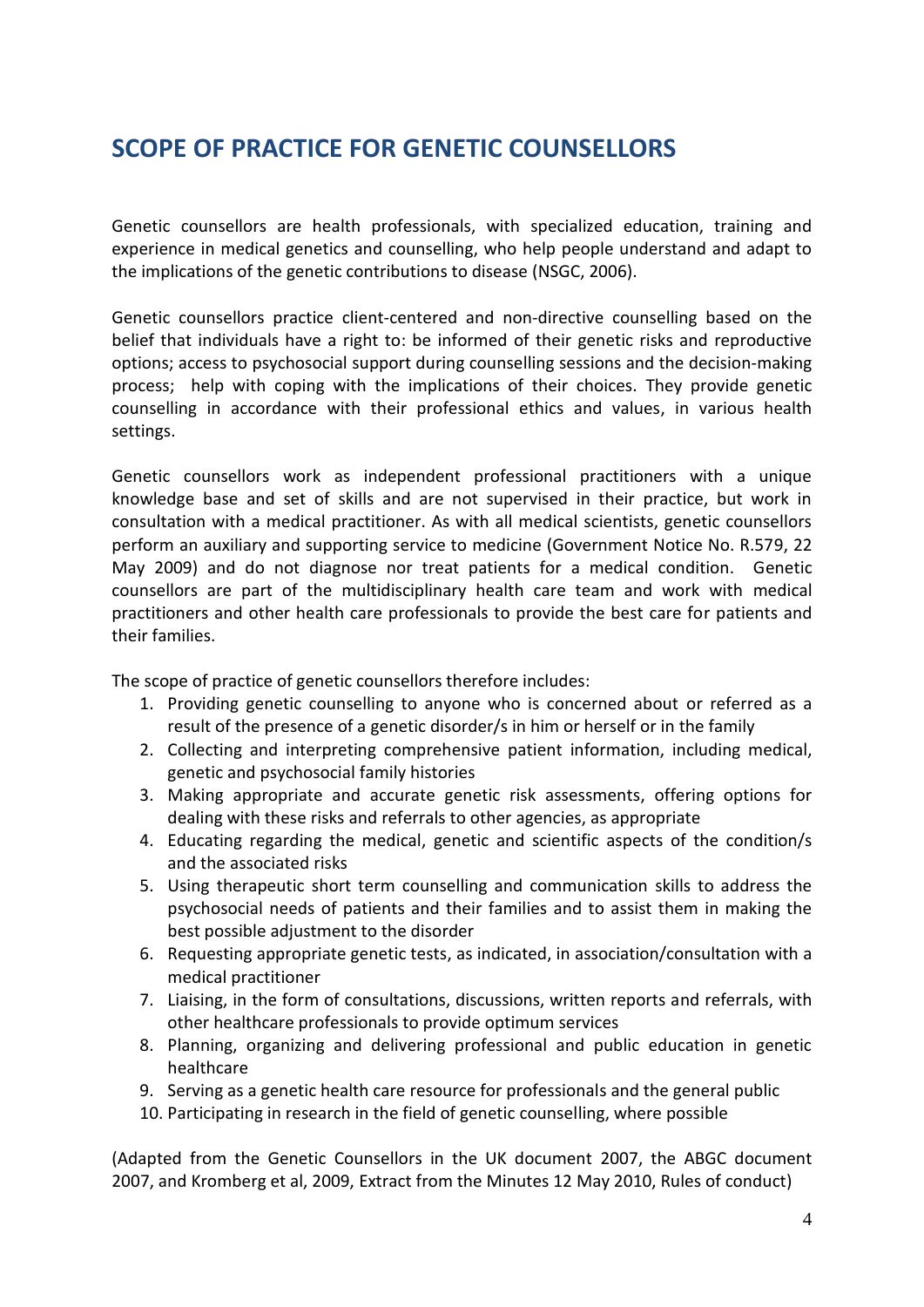# <span id="page-4-0"></span>**COMPETENCIES**

## **A. Discipline Specific Knowledge (Genetic, Scientific, Medical and Counselling knowledge)**

- Can describe and apply theoretical knowledge regarding epidemiology, aetiology, medical management, risks, and special investigations
- Can interpret genetic data
- Discuss current and developing technologies in all areas of medical genetics

## **B. Communication Skills**

- Can communicate effectively during genetic counselling sessions with patients and families from a variety of educational, socio-economic, ethnocultural, religious and historical backgrounds, taking into account traditions, health beliefs, lifestyles and values by
	- . Setting an agenda
	- . Obtaining an appropriate and inclusive family history
	- . Eliciting a social and psychosocial history
	- . Conveying genetic, medical, and technical information
	- . Facilitating the informed-consent process
- Can document and present case information clearly and concisely
- Can plan, organize, and conduct public and professional awareness and education programs

## **C. Critical-Thinking Skills**

- Can apply critical thinking during case preparation by
	- . Identifying relevant resources and applying them appropriately
	- . Conducting a critical and meaningful review of the literature
- In Genetic Counselling sessions, can
	- . Assess and calculate genetic and teratogenic risks
	- . Evaluate a social and psychosocial history
	- . Analyse and interpret medical, genetic, and family data
	- . Assess client understanding and response to information and its implications to modify a counselling session as needed
- $-$  In case documentation and follow-up, can
	- . Identify, synthesize, organize and summarize pertinent medical and genetic information, and manage case
	- . Assess client's understanding and needs for resources/services

## **D. Interpersonal, Counselling and Psychosocial Assessment Skills**

- In Genetic Counselling sessions, can
	- . Establish rapport and interact with patients and families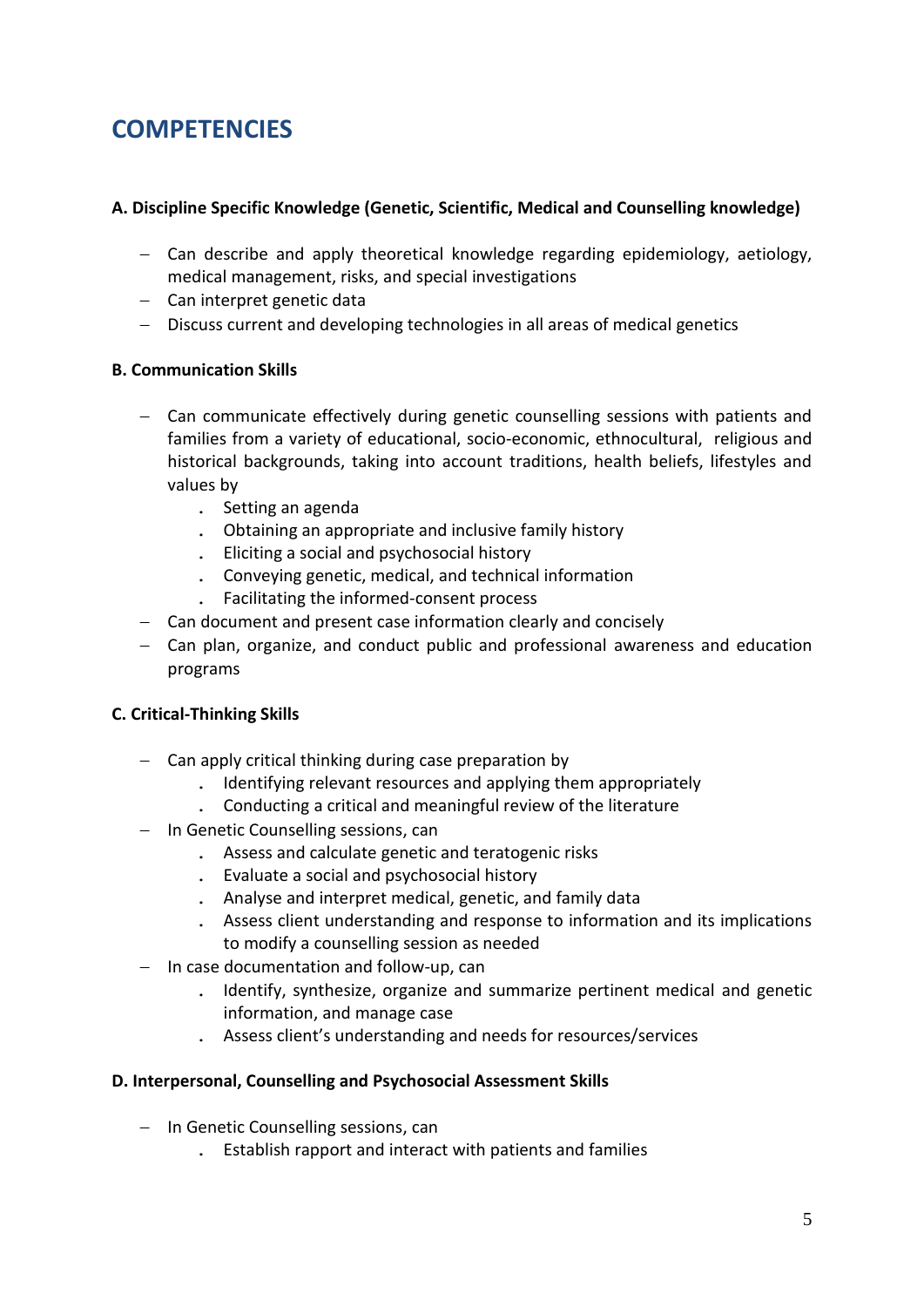- . Assess patients' and families' emotional needs, identify major concerns and respond to emerging issues
- . Provide short-term, client-centered counselling and psychosocial support
- . Manage patients and their families with empathy and cultural sensitivity
- . Reflect on how cases are handled and practice self-awareness
- $-$  In interpersonal relationships, can
	- . establish and maintain inter-and intradisciplinary professional relationships
	- . behave professionally and understand the roles of other professionals

## **E. Professional Ethics and Values**

- Can act in accordance with the ethical, legal, and philosophical principles and values of the profession; can recognize and respond to ethical and moral dilemmas arising in practice
- Can advocate for patients, recognize own limitations in knowledge and capabilities and seek consultation or refer and can show initiative for continued professional growth

## **F. Computer Literacy**

- Can demonstrate competency in computer literacy and make use of word processing, spreadsheet and database software to retrieve patient, test and procedure data, produce reports and maintain records.
- Can search, collect, organize and interpret information from different databases and sources.

## **G. Research Competency**

- Can define a problem, formulate a hypothesis, design and conduct a research project that will lead to meaningful results, and can write up a research report
- Can critically evaluate scientific literature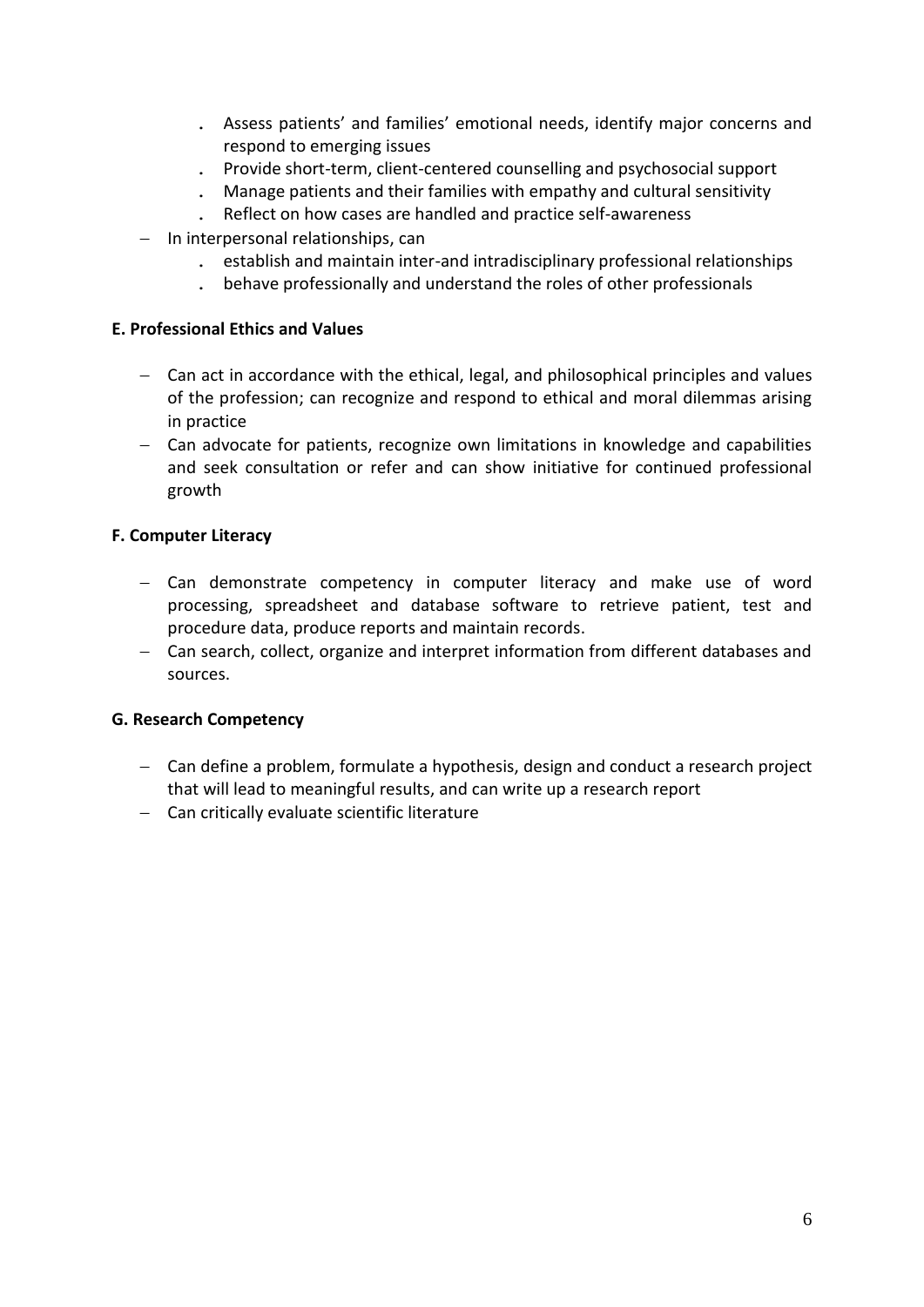# <span id="page-6-0"></span>**CONTINUING PROFESSIONAL DEVELOPMENT AND SUPERVISION**

Registered Genetic Counsellors are recommended to keep a record of Continuous Professional Development according the HPCSA regulations (CPD guidelines available at: [http://www.hpcsa.co.za/downloads/cpd/activities\\_2011/guidelines\\_2011.pdf\)](http://www.hpcsa.co.za/downloads/cpd/activities_2011/guidelines_2011.pdf). Periodic audits are conducted by the HPCSA.

Genetic Counsellors should attempt to ensure appropriate counselling supervision\*. In line with the UK recommendations (AGNC Supervision Working Group 2007) a genetic counsellor should have at least one hour one-to-one supervision or two hours of group supervision involving 4 members or less, a month, with appropriately trained supervisor #.

#### *\* Definition of Genetic Counselling Supervision - (AGNC Supervision Working Group 2007)*

*Genetic counselling supervision is a formal and contractual arrangement, whereby genetic counsellors meet with a suitably trained and experienced supervisor to engage in purposeful, guided reflection of their work. Focusing on the dynamics between client and genetic counsellor, the aim of this process is to explore the interaction between the counsellor and client, and the impact of external factors on this, enabling counsellors to learn from experience, improve their practice and maintain competence. The overall intention is to enhance the quality and safety of client care and to promote the ongoing professional development of the counsellor.*

#### *# Definition of appropriately trained supervisor -* **(AGNC Supervision Working Group 2007)**

*An appropriately trained supervisor refers to a person trained specifically in supervision (psychological skills i.e. a psychologist, social worker, or genetic counsellor). The supervisor should be external to the department and the internal line management structure.*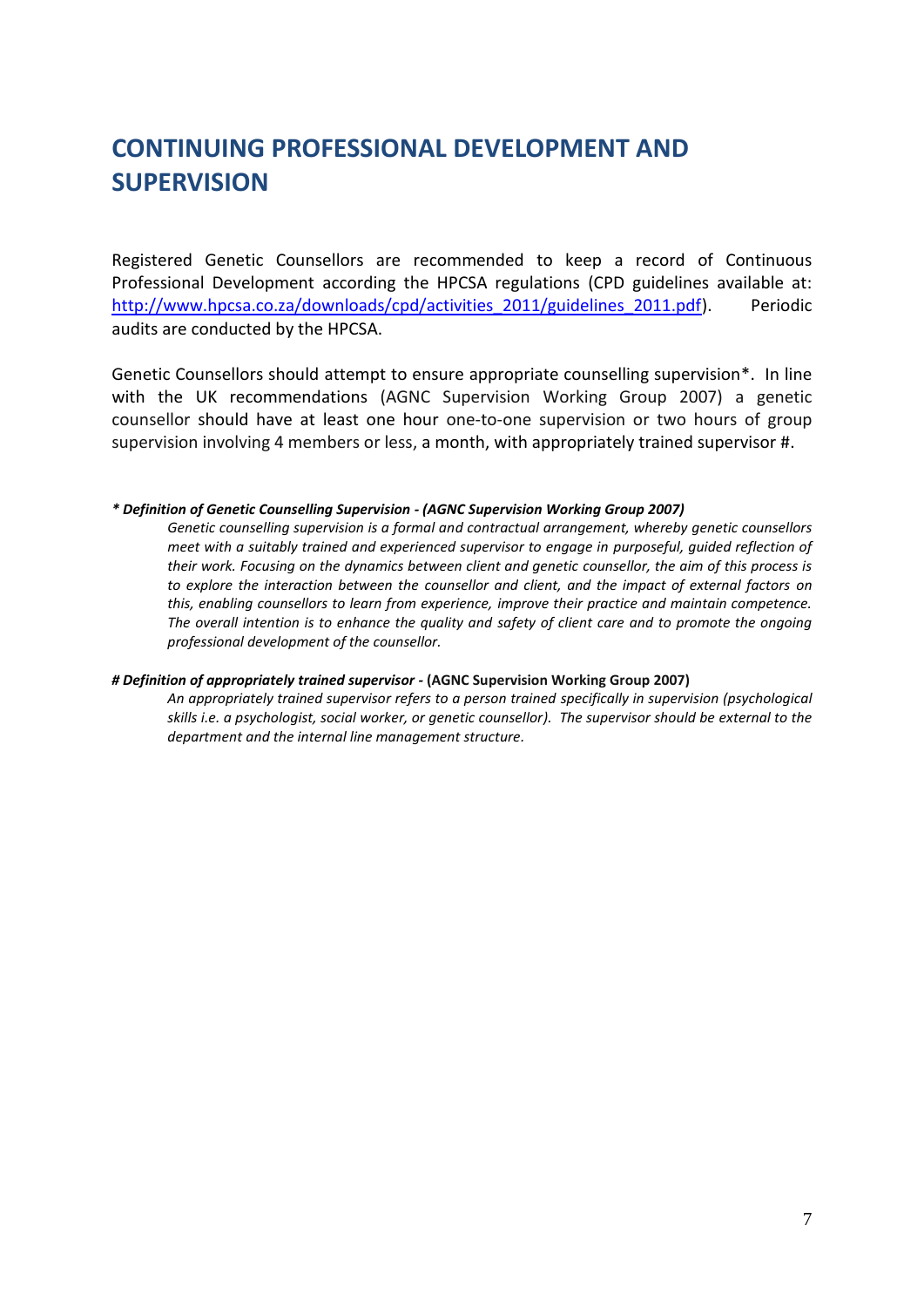## <span id="page-7-1"></span><span id="page-7-0"></span>**RECIPROCITY**

## **Applications from foreign individuals to work as Genetic Counsellors in South Africa**

There are two processes:

## **1. Reciprocity agreement:**

Candidates (Recognised Genetic Counsellors) from the UK and Australia will be assessed according to the reciprocity agreement between SA and these two countries (UK, Australia). (See transnational alliance for genetic counseling - [http://tagc.med.sc.edu\)](http://tagc.med.sc.edu/)

Candidates from these countries will be required to work in South Africa for a period of six months under the supervision of a registered genetic counsellor. During this period they have to have counselling supervision with an appropriately trained supervisor, including both individual and group supervision in accordance with the UK guidelines of at least one hour one-to-one supervision or 2 hours supervision in a group involving 4 members or less (AGNC Supervision Working Group 2007) per month. The candidate should submit a condensed portfolio following this period consisting of the following:

- Evidence of 6 month work experience
- Evidence of counselling supervision
- Written piece comparing genetic counselling practice between the home country and South Africa
- Three references

#### **2. Foreign applicants from countries which are not part of the reciprocity agreement:**

Candidates need to submit official documentary evidence of meeting the academic requirements and the internship training required for registration. These applications will be assessed on a case by case basis.

Foreign applicants may be required to complete a 24 month internship or part thereof at an accredited facility in South Africa and may be required to submit a full portfolio of evidence.

## <span id="page-7-2"></span>**Applications from South African Genetic Counsellors to the UK or Australia**

The same criteria as stipulated in point 1 will apply. However as the UK has a 24 month post degree internship, newly qualified genetic counsellors will be required to complete an additional 12 month internship. Genetic Counsellors with 2 or more years of experience will not be required to do any additional internship training.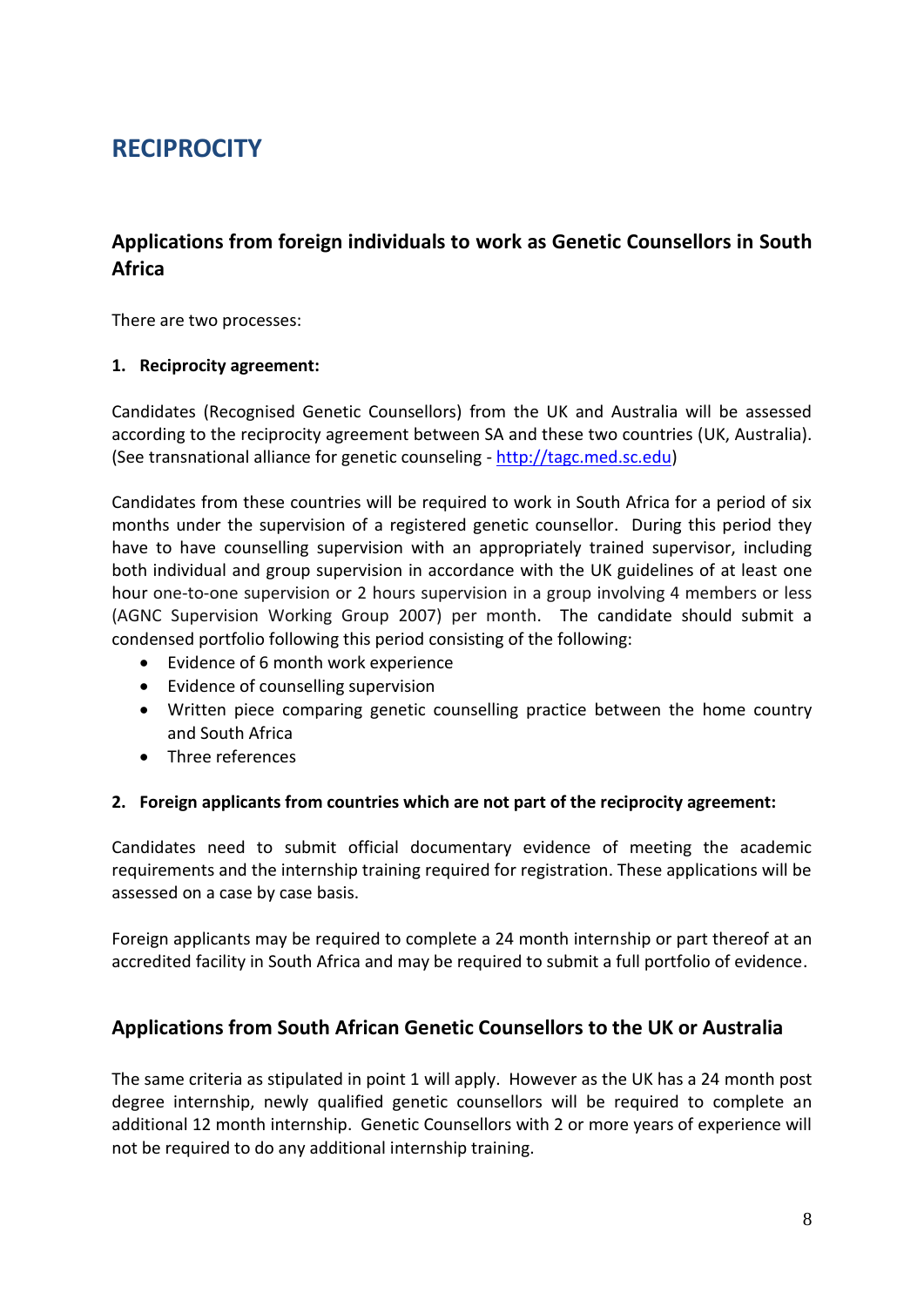## <span id="page-8-1"></span><span id="page-8-0"></span>**INTERN TRAINING GUIDELINES**

## **Introduction**

In order to register with the Health Professions Council of South Africa (HPCSA) as a Genetic Counsellor in the category "Independent Practice", a two year internship must be completed in an HPCSA accredited training facility under the supervision of an appropriate HPCSA registered group of genetic counsellors and medical geneticists. The purpose of the internship is to provide exposure and experience to a wide variety of genetic counselling cases so that the intern can attain the necessary skills and competencies to practice independently.

Genetic Counsellors will be required to enter the internship when they register for a MSc in Genetic Counselling degree. The internship is 24 months. Year one of the internship overlaps with year two of the MSc degree while year 2 of the internship is post degree. There are no guidelines for Genetic Counsellors for a shortened internship following the attainment of an MSc or PhD Degree in a related discipline or for migrating into the field, and cases will be dealt with on a case by case basis through the Committee for Medical Science.

For interns who are not progressing adequately, their internship training can be extended for a further 6 months. According to the regulations an intern can do an internship for a maximum of 4 years with a leave of absence of one year. When the internship is extended, the reasons should be identified and extra measures put in place to address these and this should be included in the portfolio.

## <span id="page-8-2"></span>**Entry requirements**

To register with the HPCSA as an intern in Genetic Counselling, the individual must be registered for a MSc in Genetic Counselling at one of the accredited University training facilities.

## <span id="page-8-3"></span>**Competencies**

The competencies that need to be attained by the Intern Genetic Counsellor are stipulated above on pages 5-6 of this document.

The competencies will be achieved through:

- participation in course-work (lectures, tutorials, problem-solving exercises)
- participation in seminars, conferences, workshops, journal club meetings
- tests and examinations, if appropriate
- self-study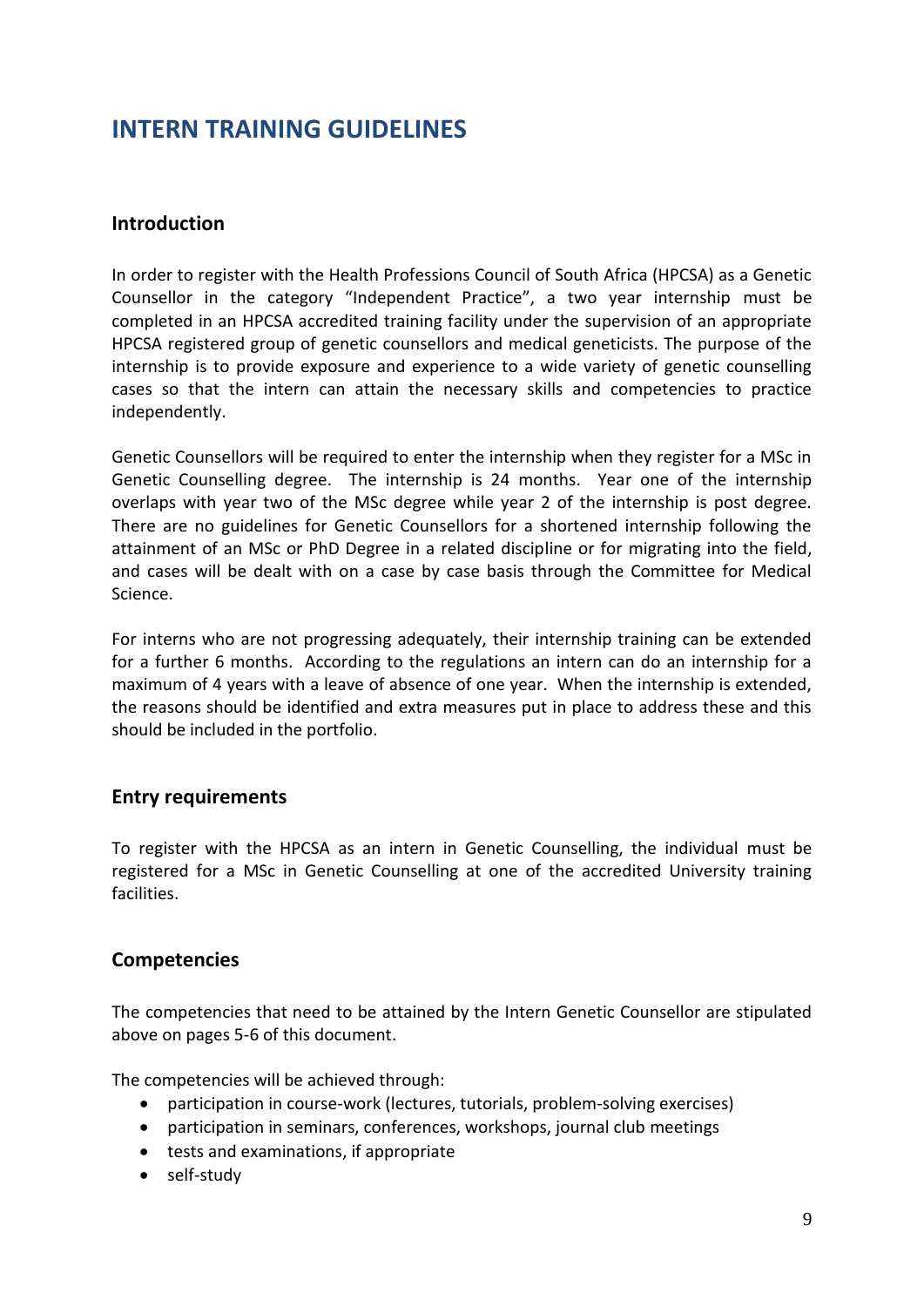- practice using resources (databases, books, internet)
- participation in patient case discussions
- presentations
- observations in clinics
- interaction with patients and health professionals
- counselling of patients under supervision and independently
- clinical and counselling supervision

## <span id="page-9-0"></span>**Assessment process**

The intern will compile a portfolio of activities which will demonstrate that the elements of training have been completed and the competencies achieved. The portfolio will be submitted to the Committee for Medical Science of the Medical and Dental Board of the HPCSA, for a Board approved assessment.

Approximately one month before submitting the portfolio, an exit assessment should be conducted by the training facility. An assessment by an independent assessor needs to be conducted at some point during the intern training period. This could be an assessor who has not been directly involved with the training process or an external person. The candidate should complete an "Admission to Assessment" form (HPCSA doc) and send it to the Committee for Medical Science. The portfolio will be assessed by two assessors and an experienced moderator who will indicate whether they recommend the candidate to be registered in the category "Independent Practice". Interns will be required to pay a once off fee to cover some of the costs for the assessments. This excludes the yearly HPCSA registration fees.

## <span id="page-9-1"></span>**Portfolio guidelines**

The portfolio will document the assessment process over the internship period. The portfolio will include 8 sections as outlined below. Each portfolio must have a table of contents to enable the assessor to easily find relevant information. The MSc Genetic Counselling degree will provide evidence of theoretical knowledge and a copy of the degree certificate needs to be included in the submission.

#### **Section 1: Intern Programme**

A copy of the training program received from the training facility on entering the programme, must be included.

#### **Section 2: Logbook**

A summary of the patient logbook needs to be submitted. As a broad guideline, it should contain: the number of patients seen, the diagnosis and type of counselling session (first time, follow-up session, under supervision, independent etc). The summary should indicate cases seen during all three years i.e. years 1 and 2 (during the degree and year 3 (post degree).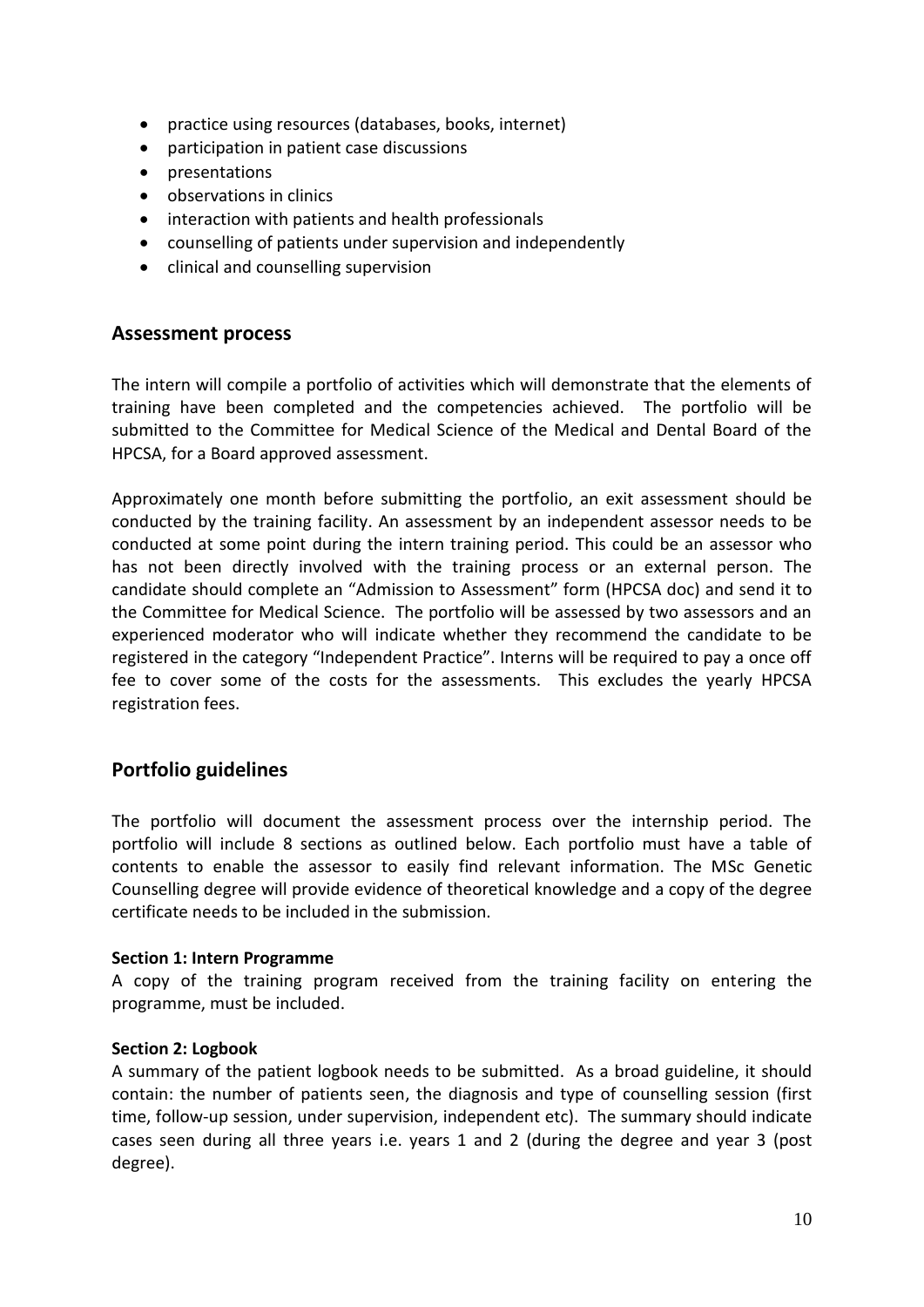A minimum of 200 cases in a variety of settings should be seen. Every effort should be made to ensure a reasonable distribution of medical conditions in prenatal, paediatric, and adult genetics. In each of these categories a minimum of 20 cases (10%) should be seen.

## **Section 3: Discipline specific knowledge**

Evidence should be provided regarding specific genetic, scientific, medical and counselling knowledge. This could include lectures, seminars, courses, conferences, workshops, journal club and patient case discussions attended.

## **Section 4: Assignments**

Specific assignments done should be categorized and listed with the marks/symbols achieved. If external moderators were used this should be indicated. The following could be included, if appropriate: problem based learning (PBL), presentations, tests and examinations.

## **Section 5: Ongoing Assessments**

Self-assessments, together with the trainer's and supervisor's appraisals, should be performed at specific intervals and these reports should be included. Remarks regarding observations, suggestions, amendments, progress according to the time-schedule should form part of the performance report. Evidence of involvement of an external examiner should be included. In line with the reciprocity agreement the following also needs to be provided:

- . Three written case reports (2000-3000 words) highlighting an ethical, medical and psychosocial issue respectively.
- . A reflective piece (2000-3000 words) based on a recording (voice or video) of a genetic counselling session. This should include a reflection written by the counselling supervisor. It is not necessary for the recording to be submitted with the portfolio but it should be available on request from the examiners.

#### **Section 6: Research experience**

An abstract of the research report, examiners' reports and approved ethics certificate for the project should be submitted. Any publications such as peer-reviewed articles, abstract submissions for an oral or poster presentations at national/international conferences and awards obtained for the research should be noted.

## **Section 7: Final assessment by training facility**

The final assessment by the training facility which includes a list of competencies achieved should be submitted.

#### **Section 8: Evaluation of the intern experience**

<span id="page-10-0"></span>An evaluation of the training experience completed by the applicant should be included (HPCSA form).